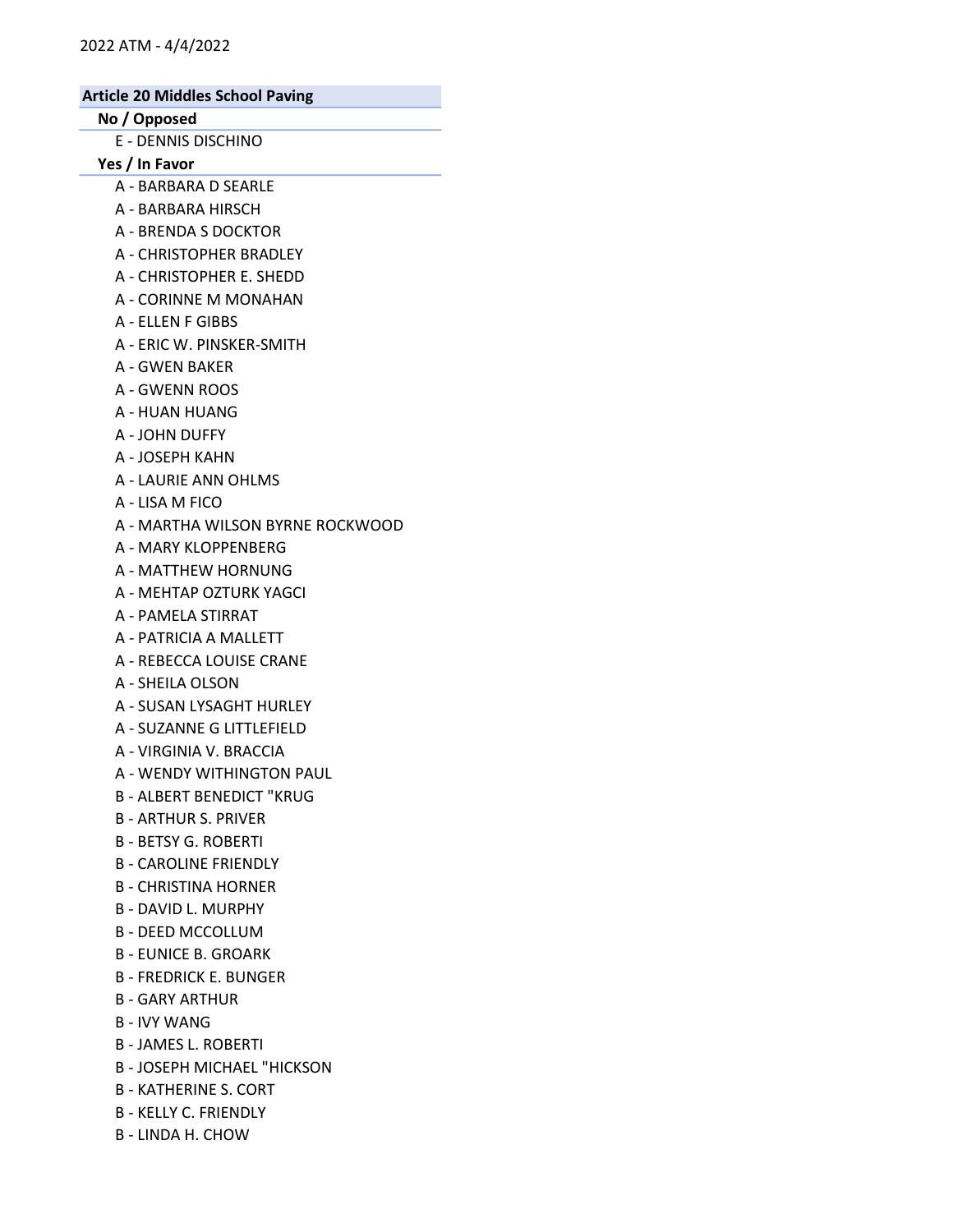- B MARY EATON CROWN
- B MELISSA A. MARTIN
- B MIDDLETON ANSLEY "MARTIN
- B NORA TRACY PHILLIPS
- B PAUL THOMAS DELANEY
- B PETRO LISOWSKY
- B ROBERTA MORGENSTERN
- B S. PETER W. JONES
- B SCOTT K. BENDER
- B SKYE JACOBS
- C AMY SB GOTTSCHALK
- C ANDREA N. WARD
- C ANN M. HOWLEY
- C ANN WELKE RAPPAPORT
- C BEATRICE BEZMALINOVIC DHEBAR
- C CHRISTINE S. MIZZI
- C ELIZABETH LASHWAY
- C HOLLY M. GRACE
- C HYUN SOOK RYU SONG
- C KATE MCGEOUGH
- C KATHY Y. EGAN
- C KELLY MCCOULF NORRIS
- C LEANNE J. LEIBMAN
- C LINDA OLIVER GRAPE
- C LOIS SULLIVAN
- C LUCIENNE V. RONCO
- C MARCIA TESTA SIMONSON
- C MARTIN JAY "MCHALE
- C PAMELA POSEY
- C ROYALL H. SWITZLER
- C SARA H. RAVERET
- C SARAH H. PEDERSEN
- C SHARON L. GRAY
- C STEVEN D. FESSLER
- C SUSAN K. MAGGIONI
- C THOMAS H. ULFELDER
- D ANN-MARA S. LANZA
- D CAROL ALMEDA-MORROW
- D CHRISTINE A. KEHOE
- D CRAIG EDWARD MACK
- D DEREK B. REDGATE
- D DIANE E. HALL
- D ELIZABETH H. SHLALA
- D ELIZABETH SULLIVAN WOODS
- D GAIL FRANCES SULLIVAN
- D IAN COHEN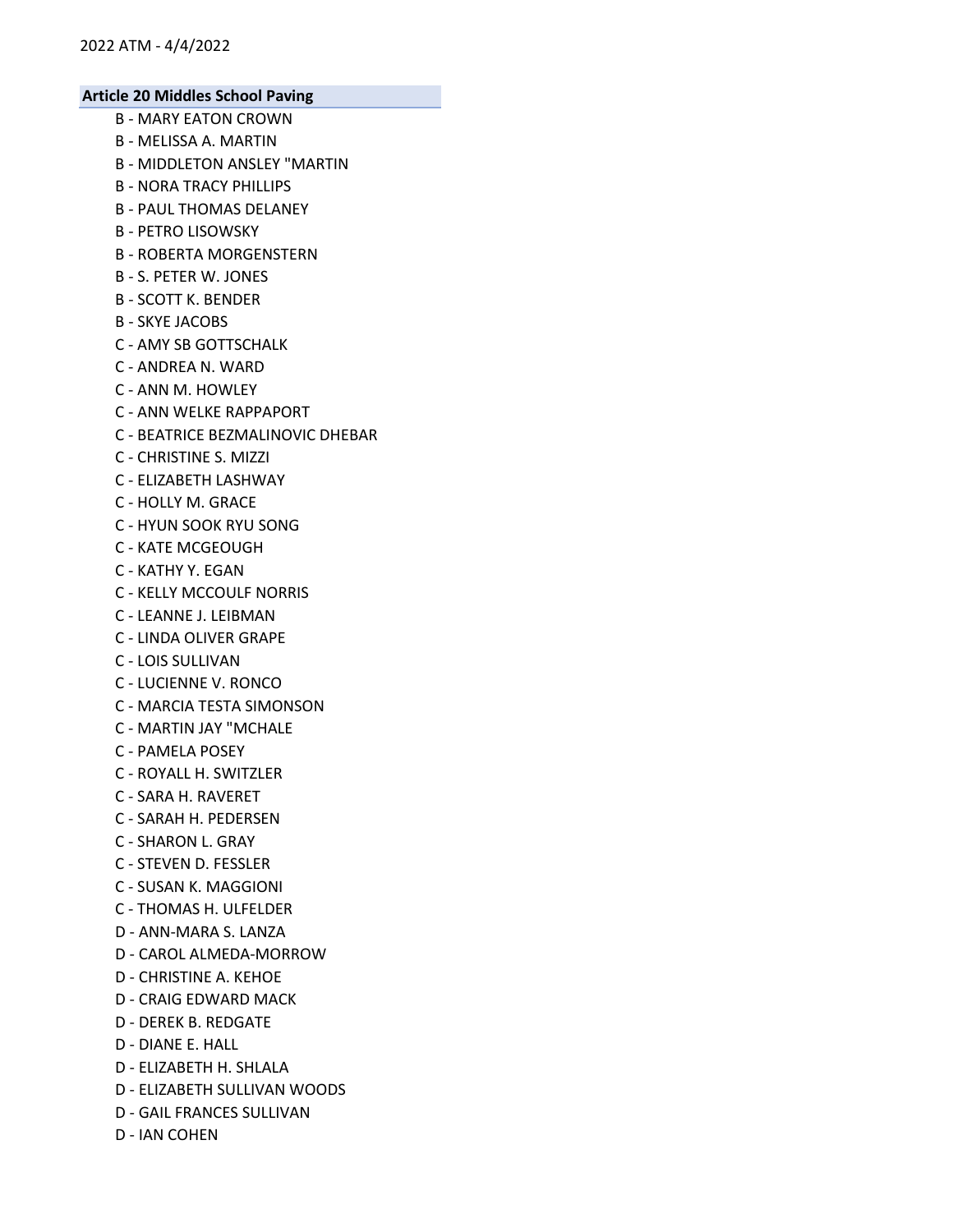- D ILLANA S. NISSENBAUM
- D JOHN SCHULER
- D LAURA ROBERT-FRAGASSO
- D LAURA SCHOTSKY OLTON
- D LINA EVE VITA MUSAYEV
- D LORI A. FERRANTE
- D MARGIE PALLADINO
- D MARK B. BENJAMIN
- D MARY BETH GRIMM
- D MASON R. SMITH
- D MAURA MURPHY
- D PATTI QUIGLEY
- D RICHARD D. "HILL
- D SANDRA SABA JOSEPH
- D STEPHEN G. MURPHY
- D W. ARTHUR "GARRITY
- E CAREN PARKER
- E JACQUI VAN LOOY
- E JARED W. PARKER
- E JESSICA BETH GRAHAM
- E JOAN GAUGHAN
- E JOHN FREDERICK ERHARD
- E KATHERINE K. MACDONALD
- E KATHERINE L. "BABSON
- E KEVIN J. MACDONALD
- E LAURENCE D. SHIND
- E LISE M. OLNEY
- E MARLA L. ROBINSON
- E MARY GARD
- E NANCY L. GOODEN WESTENBERG
- E NEAL R. GOINS
- E ODESSA MB SANCHEZ
- E PAUL A. CRAMER
- E RAINA C. MCMANUS
- E RANI ELWY
- E REGINA C. LAROCQUE
- E RUSSELL THOMAS GENTRY
- E SUSAN E. RYAN
- E SYLVIA T. HAHN-GRIFFITHS
- E THOMAS J. MACDONALD
- E TIMOTHY W. FULHAM
- E WENDY A. HAERING-ENGELS
- E WENDY S. BECK VON PECCOZ
- F ANNE P. COHEN
- F C. MADISON "RILEY
- F CHRISTINE SWENSON LAWRENCE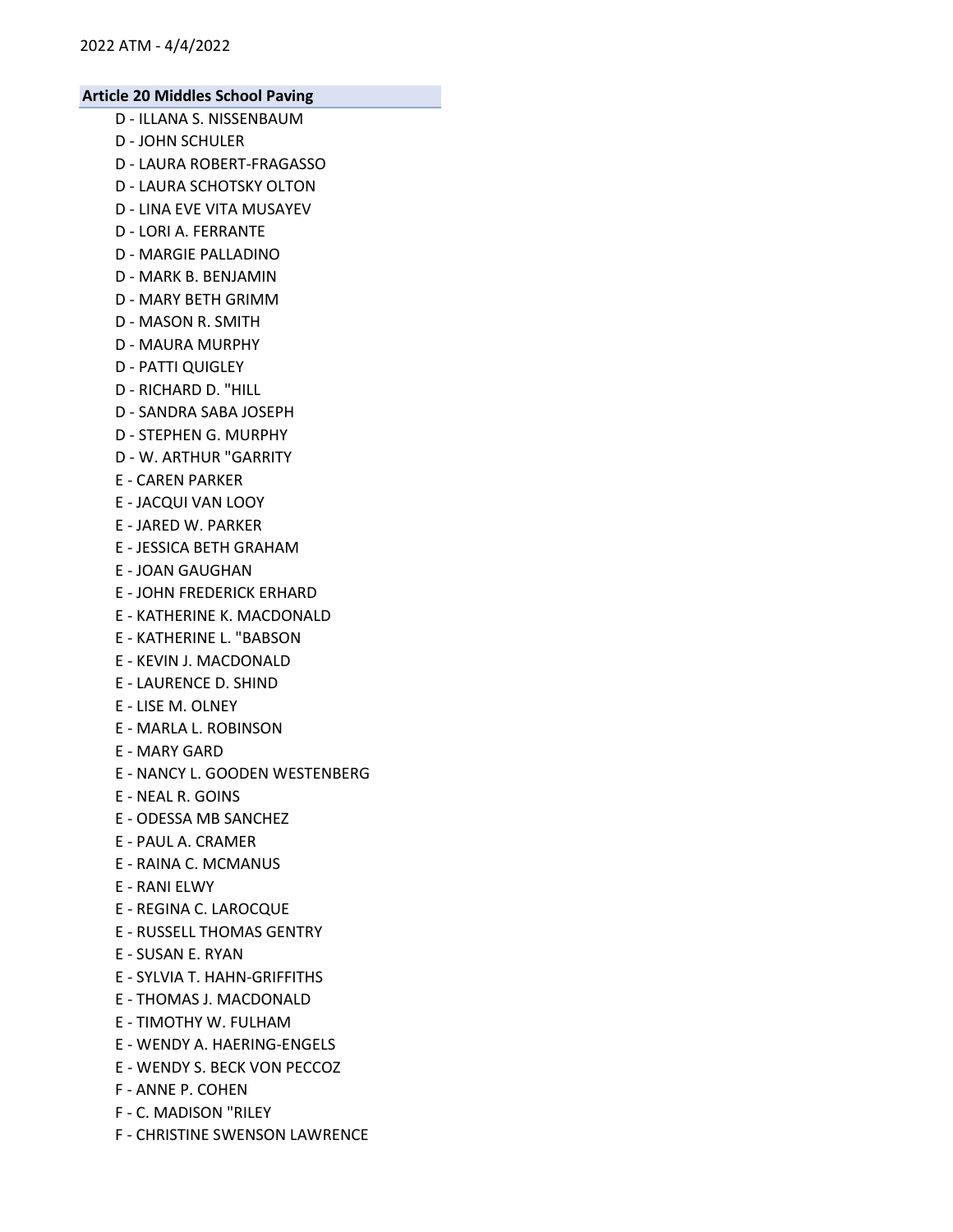- F CYNTHIA C. EDWARDS
- F DAVID LIVINGSTON
- F DAVID RYAN DAWS
- F ELAINE M. PUTNAM
- F ELIZABETH LANGE
- F ELIZABETH MAY
- F ERIC M. CARLSON
- F FREDERIC W. RIPLEY
- F HOPE CROSIER
- F JAY PROSNITZ
- F JULIE RISING BRYAN
- F LISA COLLINS
- F MICHAEL ANDREW LICATA
- F MICHAEL J. MASTRIANNI
- F MICHELE DRAGON LIVINGSTON
- F NICHOLE ANN BERNIER
- F NIKI BRINKMAN-OFENLOCH
- F SALVATORE "DEFAZIO
- F SARA A. JENNINGS
- F SHAWN BAKER
- F SHELLY WARD
- F STEVEN J. SIMONS
- F SUSAN KAGAN LANGE
- F VICTORIA J. OSTLER
- F VIRGINIA LEE FERKO
- G ALICE HANLON PEISCH
- G ALLAN L. PORT
- G ANDREW A. WILSON
- G CRAIG L. COHEN
- G DIANE CAMPBELL
- G DOUGLAS W. SMITH
- G EDWARD D. FOLLAND
- G FREDERICK W. SCHALLER
- G JANET Z. GIELE
- G JE'LESIA JONES
- G JOAN HACKETT CODY
- G JUDSON L. JAFFE
- G KATHLEEN F. TRUMBULL
- G LORRI WOODACRE
- G MARJORIE R. FREIMAN
- G MARY ANN CLUGGISH
- G MICHAEL R. TOBIN
- G PARKER MORSE
- G PAUL H. MERRY
- G PETER SOLOMON
- G PHILIPPA BIGGERS